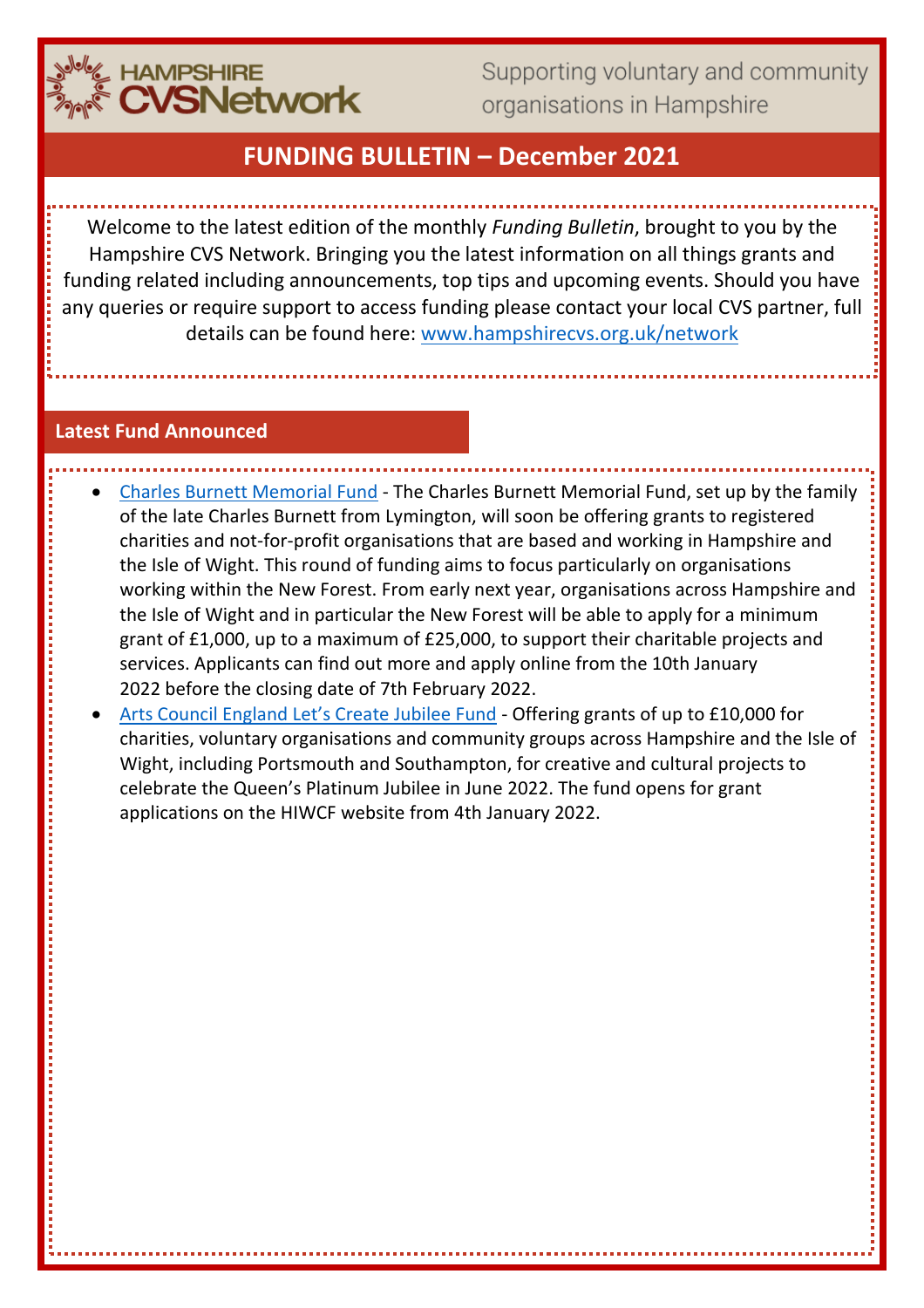### **Open Funds by Category**



- [Youth Music Recharge Fund](https://youthmusic.org.uk/recharge-fund) The Youth Music Recharge Fund provides grants to not-forprofit organisations who support children and young people to make, learn or earn in music. Around forty grants will be made to established organisations to improve capacity, capability, and wellbeing with the aim of supporting their recovery from the coronavirus/COVID-19 pandemic. This is a one-off funding round. The deadline for applications is 14 January 2022 (5pm).
- [Culture Recovery Fund: Emergency Resource Support](https://www.artscouncil.org.uk/funding/culture-recovery-fund-emergency-resource-support-round-two#section-1) Established to provide emergency funding for culturally significant organisations in England. Those which were financially sustainable before coronavirus (COVID-19) but are now at imminent risk of failure, having exhausted all other options for increasing their resilience, are being supported. This is a rolling programme and applications can be submitted between 29 November 2021 and 28 January 2022
- [Arts Council England National Lottery Projects Grants](https://www.artscouncil.org.uk/ProjectGrants) Provides a means to support a broad range of not-for-profit projects that create and sustain quality work and help people across England to engage with arts and culture.



- [Rise Fund](https://rosauk.org/funds/rise-fund/) A limited number of grants are available to support organisational development for Black and minoritised-led women's and girls' organisations in the UK so that they are in a stronger position to survive, thrive and grow into the future. Application deadline: 10/01/2022
- MCF Hospice Grants [Re-Imaging Day Hospice Services](https://professionals.hospiceuk.org/what-we-offer/grants/open-grant-programmes) The grants program looks to fund new approaches to delivering services, e.g. making better use of technology. Grants of up to £35,000 are available to support projects running over a period of 18 months. The deadline for applications is Monday, 14 February 2022 at 17:00.
- DHSC [Suicide Prevention Fund 2021-2022](https://www.gov.uk/government/publications/suicide-prevention-fund-2021-to-2022) Grants are available for suicide prevention voluntary, community, and social enterprise organisations in England to ensure that they can continue providing services to those who need it, particularly high-risk groups who have struggled the most during the pandemic. The deadline for applications is 16th January 2022 (17:00)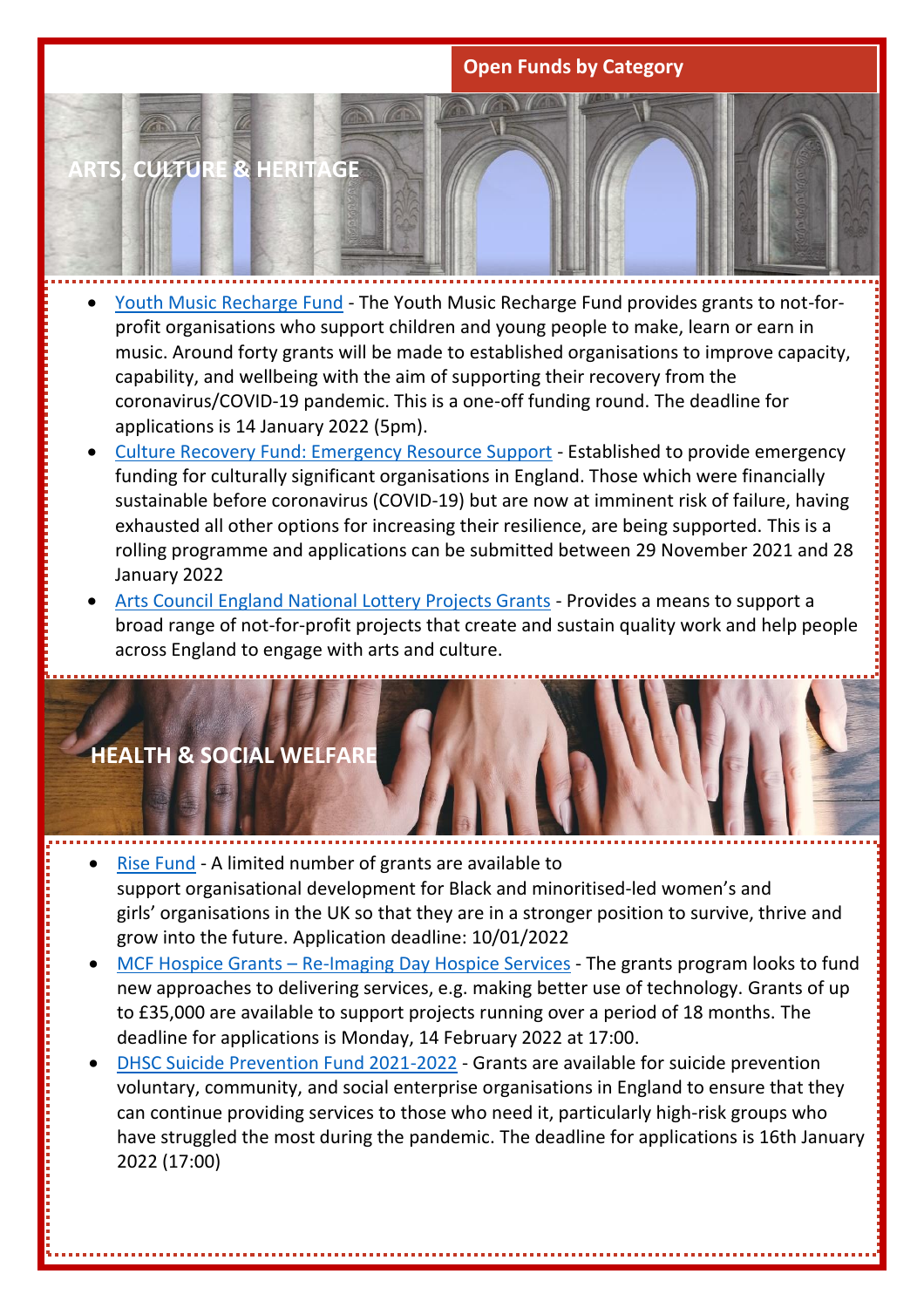## **ENVIRONMENT**

- [The Dulverton Trust](https://www.dulverton.org/) Grants are available to UK registered charities working to produce significant impact in the Trust's priority areas: youth opportunities, general welfare, conservation, heritage, Africa (Kenya and Uganda), and peace and humanitarian support.
- [Waste Prevention Community Grant Fund](https://www.hants.gov.uk/community/grants/grants-list/waste-prevention-community) The Council is particularly looking to fund innovative projects which: Help to deliver a 'green recovery' by supporting both Hampshire's economy and the environment and types of projects which are new to their local area, but which already exist in other areas of Hampshire, and so will help to provide coverage of waste prevention projects and services across the whole County. Deadline 5pm on 18 February 2022.
- [HCC Climate Change Grants](https://www.hants.gov.uk/News/20211028climatechangegrants) Hampshire County Council is offering grants to make community buildings more energy efficient as part of its commitment to combatting climate change.

## **CHILDREN & YOUNG PEOPLE**

- [Your Best Friend Fund](https://yourbestfriend.org.uk/fund) Schools, community health services and voluntary sector organisations in England and Wales can now apply for their share of a £300,000 funding pot aimed at empowering young girls, women, and non-binary people to spot and stop domestic abuse in their intimate relationships. The first deadline for large grants is 18 February 2022 while applications for small grants can be submitted anytime.
- [Savoy Educational Trust](https://www.savoyeducationaltrust.org.uk/how-to-apply.cfm) Associations involved with the hospitality industry can apply to the Trust for funding for a particular educational project.

## **COMMUNITY DEVELOPMENT**

- [Charity Marketing Grants Programme](https://www.marketors.org/Marketors-Trust/Charity-Marketing-Grants?utm_campaign=wo&utm_content=1636725420&utm_medium=linkedin&utm_source=The+Worshipful+Company+of+Marketors&mc_cid=d8079db0a3&mc_eid=6ef5790e92) Offering an opportunity to smaller charities to apply for grants for marketing campaigns that will have a real impact in support of their cause. there is a total fund of £20,000 available, which will be awarded as follows: One top grant of £10,000 & Four grants of £2,500 each. Deadline: 10th January 2022
- [Co Op Community Fridge Fund](https://co-operate.coop.co.uk/apply-for-funding-to-set-up-a-fridge/) Grants are available to non-profit organisations across the UK to establish a new Community Fridge to minimise food waste. Not-for-profit groups across the UK can now apply for grants of £4,000 to cover all costs. Deadline: 1 February 2022.
- [Safer Together Funding](https://www.hampshire-pcc.gov.uk/safer-together/funding/apply-for-funding) The Commissioner will now be accepting applications to the Safer Communities Fund 2022 – 2025 until Friday 14 January 2022 at 13:00 (1pm) from organisations making communities safer through looking for new and exciting approaches.